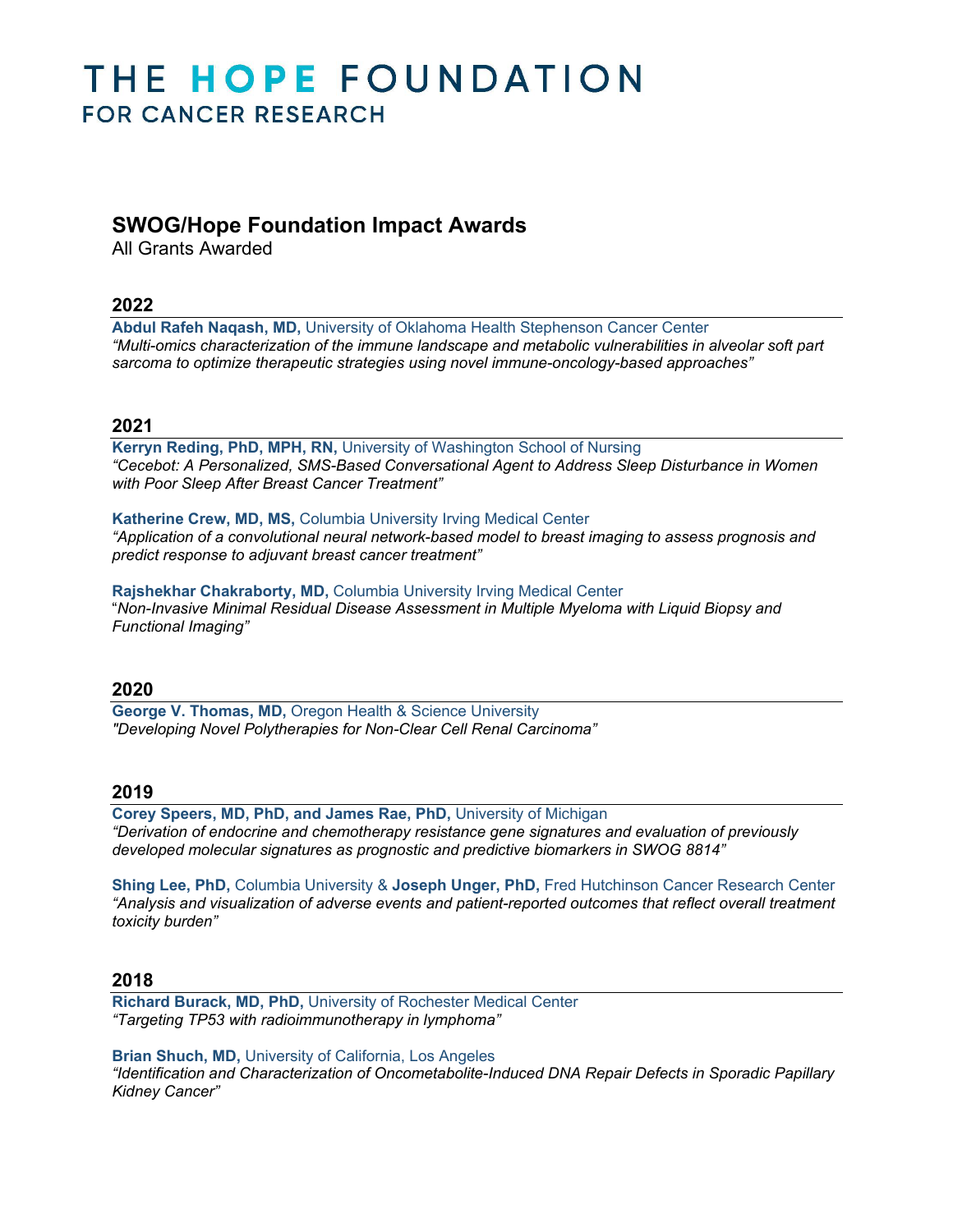#### **Austin Kirschner, MD,** Vanderbilt University Medical Center

*"Immuno-PET imaging as a predictive biomarker for immune-radiotherapy for metastatic castrationresistant prostate cancer"*

#### **2017**

**Irene Tami-Maury, DMD, MSc, DrPH,** MD Anderson Cancer Center *"STOP, SWOG Tobacco Program for the Oncology Practice"*

#### **2016**

**Yi-Fen Lee, PhD & Edward M. Messing, MD,** University of Rochester *"Extracellular Vesicle Biomarkers for Predicting Response to BCG Therapy"*

**Joshi J. Alumkal, MD,** Oregon Health & Science University *"Targeting AR-Independent Mechanisms of Prostate Cancer Progression with BET Bromodin Inhibition"*

**Michael W. Deininger, MD, PhD,** University of Utah Huntsman Cancer Institute *"Targeting Nuclear-Cytoplasmic Transport in Myelofibrosis"*

**Eduardo Vilar Sanchez, MD, PhD,** MD Anderson Cancer Center *"Sulindac plus Bexarotene for Chemoprevention of Colorectal Polyps"*

#### **2015**

**Daruka Mahadevan, MD, PhD,** University of Arizona *"Aurora plus PI3K Inhibition Abrogates PD-L1 Induction in Nodal T-cell Lymphoma"*

**Catharine L. Smith, PhD,** University of Arizona *"Identifying Biomarkers of Sensitivity to Histone Deacetylase Inhibitors in DLBCL"*

**Marc Loriaux, MD, PhD,** Oregon Health & Science University *"Personalizing treatment for newly diagnosed AML using a novel ex vivo screen"*

#### **2014**

**Kevin Kalinsky, MD, MS,** Columbia University Cancer Center *"Master regulator analysis to prioritize testing of patient-derived xenografts to identify effective precision treatments for patients with residual disease after neoadjuvant breast cancer chemotherapy"*

**Scott Kopetz, MD, PhD,** MD Anderson Cancer Center

*"Patient-derived xenografts as a model for treatment efficacy and resistance mechanisms in a matched prospective clinical trial: SWOG S1406 for BRAF-mutated metastatic colorectal cancer"*

**Roger Lo, MD, PhD and Antoni Ribas, MD, PhD,** University of California, Los Angeles *"Combined BRAF/AKT Inhibition to Reverse Melanoma Resistance to MAPK Inhibition"*